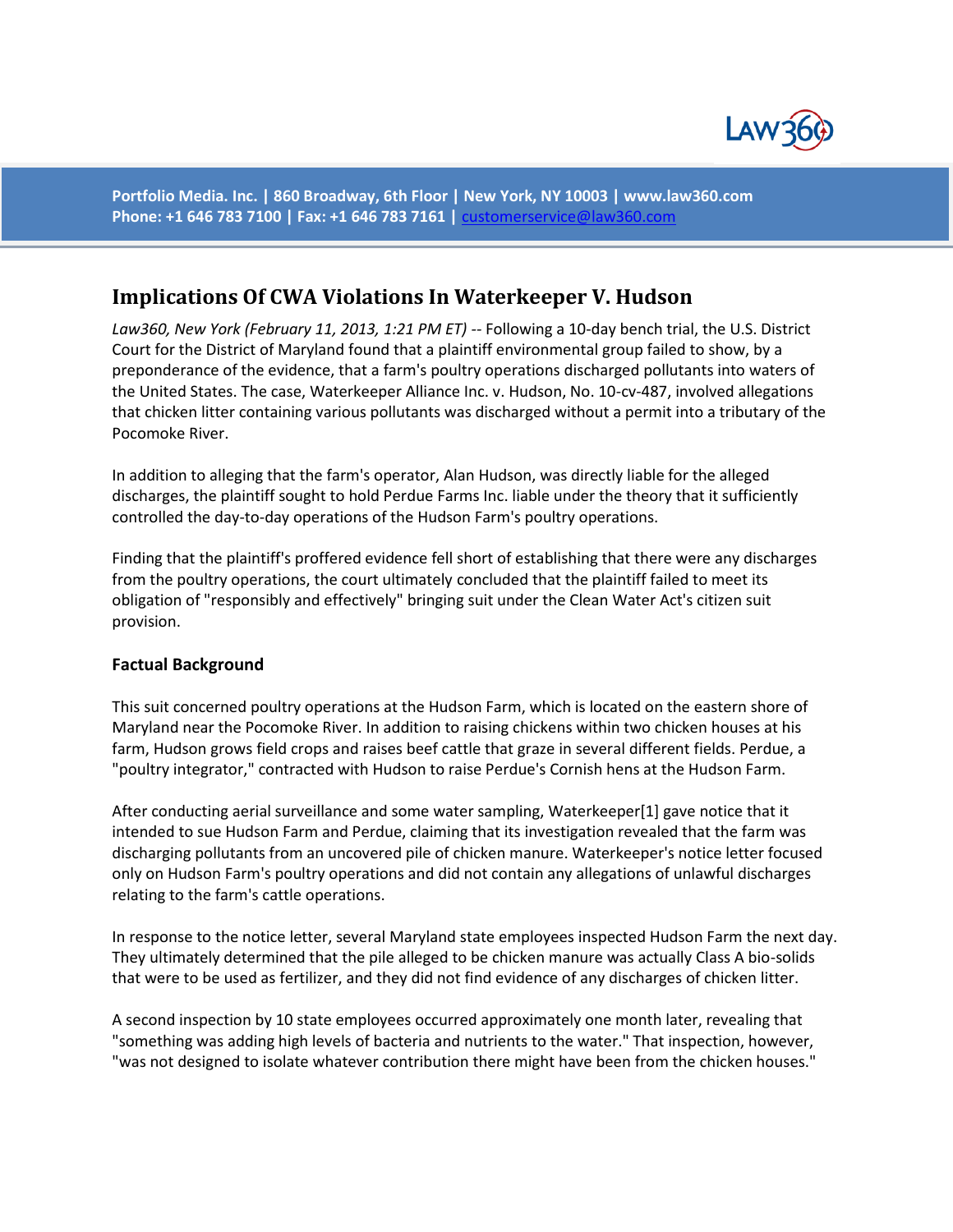Shortly after these inspections, Waterkeeper filed suit in March 2010 against Hudson and Perdue, alleging unlawful discharges of chicken litter. Though Waterkeeper's "theory as to the source of that chicken litter has changed over time, its theory at trial centered on litter that is either blown out through the chicken house exhaust fans or tracked out on shoes and equipment coming in and out of the chicken houses."

According to Waterkeeper, the confined poultry operations on Hudson Farm are the major source of pollution, even though the unconfined cattle operations produced tons of manure that was left in the fields during the same time period.

During trial, Waterkeeper did not demonstrate that it sampled any of the "small or trace amounts" of actual chicken litter observed outside of the chicken houses. It also did not demonstrate that it sampled any of the material observed on or immediately below the chicken house exhaust fans to determine whether it was chicken litter or manure.

As the court summarized, Waterkeeper did not put forth any evidence or testimony at trial "of any observable discharge of pollution from chicken litter into any ditch on the Hudson Farm."

With respect to the expert testimony proffered by the parties, the court found both Waterkeeper's and the defendants' experts to be generally credible and forthcoming. But the court ultimately found that Waterkeeper's (and its expert's) lack of sampling was fatal to the case because Waterkeeper could not "isolate[] the alleged contribution of contaminates from the chicken houses from that contributed by the cattle."

Absent such sampling, Waterkeeper could not establish that any discharges actually occurred from the poultry operations.

## **District Court's Holding**

The court concluded that Waterkeeper failed to prove, by a preponderance of the evidence, that there was a discharge from the Hudson Farm's poultry operation. The court acknowledged the possibility that some chicken litter may have eventually made its way into a tributary of the Pocomoke River and that Waterkeeper may have been able to uncover evidence of such a discharge through "appropriate testing."

But, in the court's view, the mere fact that "such pollution is possible" could not satisfy the preponderance of evidence standard.

Importantly, the court emphasized that "the evidence offered here in support of [Waterkeeper's] claim stands in sharp contrast to the evidence presented in every reported case involving discharge from a [concentrated animal feeding operation] in violation of the [Clean Water Act]."[2]

In other cases, there were observed discharges, unlike this case. The court stopped short of concluding "that there must always be an eyewitness to a discharge" to establish a violation, but it refused Waterkeeper's demand that the court "ignore the obvious source of the discharge [i.e., the cattle operations] in favor of a source tied to the discharge by a string of possibilities."

The court also had no difficulty rejecting Waterkeeper's "puzzling" suggestion that discharges from Hudson Farm's cattle operations were themselves a basis for claims against both Hudson and Perdue under the Clean Water Act. First, it noted that Waterkeeper "has never seriously advanced the Hudson Farm cows as a basis for [Clean Water Act] liability."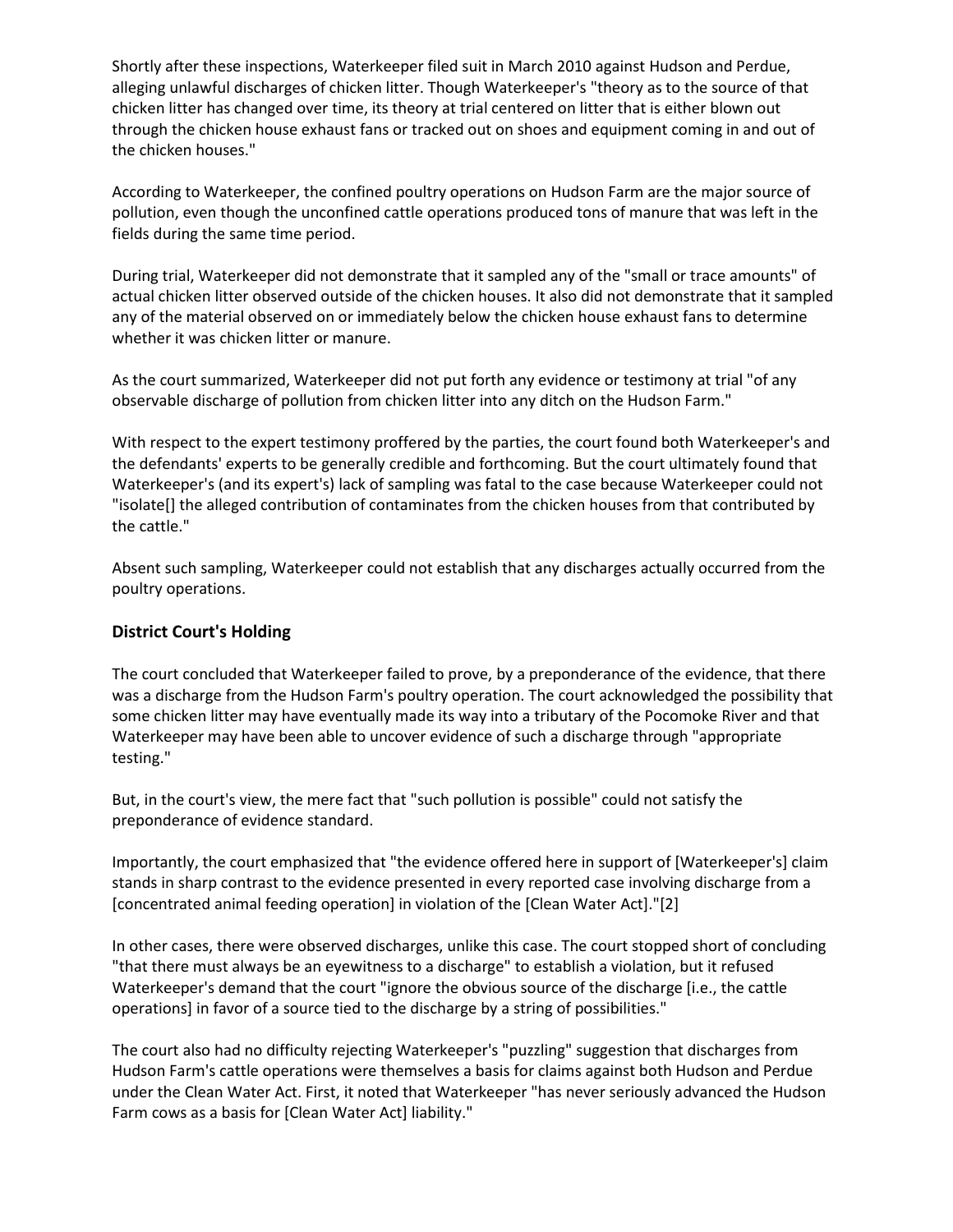It then stressed that "there is certainly no evidence in the record on which [Waterkeeper] could support the conclusion that Perdue would be liable" because Waterkeeper failed to establish that Perdue had any connection to the farm's cattle operations. Finally, the court noted that Waterkeeper's notice of intent to sue covered only Hudson Farm's poultry operations.

As to whether Perdue could be held liable as an operator if the court had found a Clean Water Act violation based on a discharge from Hudson Farm poultry operations, the court offered limited dicta. It repeated an earlier finding, from its opinion denying Perdue's motion to dismiss, that an integrator could in theory be subject to liability as an "operator" of a concentrated animal feeding operation.

Quoting the U.S. Supreme Court's decision in United States v. Bestfoods,[3] the Waterkeeper court noted that such liability requires a showing that the defendant "must manage, direct, or conduct operations specifically related to pollution, that is, operations having to do with the leakage or disposal of hazardous waste, or decisions about compliance with environmental regulations."

In this case, most of Waterkeeper's evidence showed that Perdue provided advice on bird health and product quality, not environmental compliance, and thus, whatever control Perdue exercised was not a basis for imposing liability. Although Waterkeeper presented some evidence that Perdue personnel received training from the U.S.Environmental Protection Agency on environmental compliance and, in turn, educated its growers on those issues, the court noted that, if anything, "Perdue should be commended, not condemned."

Indeed, "Perdue appears to have tried to take the lead in addressing some of the very issues about which Plaintiff is concerned," and it apparently suspended those efforts, "at least in part, because of concerns related to this litigation and concerns that Plaintiff would do just as it has done, i.e., attempt to use [those efforts] as proof of control and as a basis of liability."

## **Implications**

Although the court ruled against Waterkeeper for failure of proof, it did not reject as a matter of law the theory underlying this lawsuit — i.e., that a Clean Water Act violation could be found without evidence of any observed discharges. The court said it "could readily envision finding a violation without eyewitness testimony of an observed actual discharge" if, for example, Waterkeeper had conducted testing or sampling to measure the contribution from the poultry houses.

Also significant is that the court repeated its earlier finding that a poultry integrator such as Perdue could conceivably be held liable under Waterkeeper's theory that it sufficiently controlled a particular farm's operations to be deemed an "operator."

Lastly, given the judgment in their favor, the defendants in this case may try to recover the costs of litigation (including attorney and expert witness fees) from Waterkeeper under the Clean Water Act's citizen suit provision.[4] The grant of such costs, if any, lies within the court's discretion.

--By Kirsten L. Nathanson and David Chung, Crowell & Moring LLP

*Kirsten Nathanson is a partner, and David Chung is a counsel in the firm's Washington, D.C., office.*

*The opinions expressed are those of the authors and do not necessarily reflect the views of the firm, its clients, or Portfolio Media Inc., or any of its or their respective affiliates. This article is for general information purposes and is not intended to be and should not be taken as legal advice.*

[1] Waterkeeper filed suit along with other plaintiffs, but those other plaintiffs were dismissed from the suit in an earlier ruling by the court.